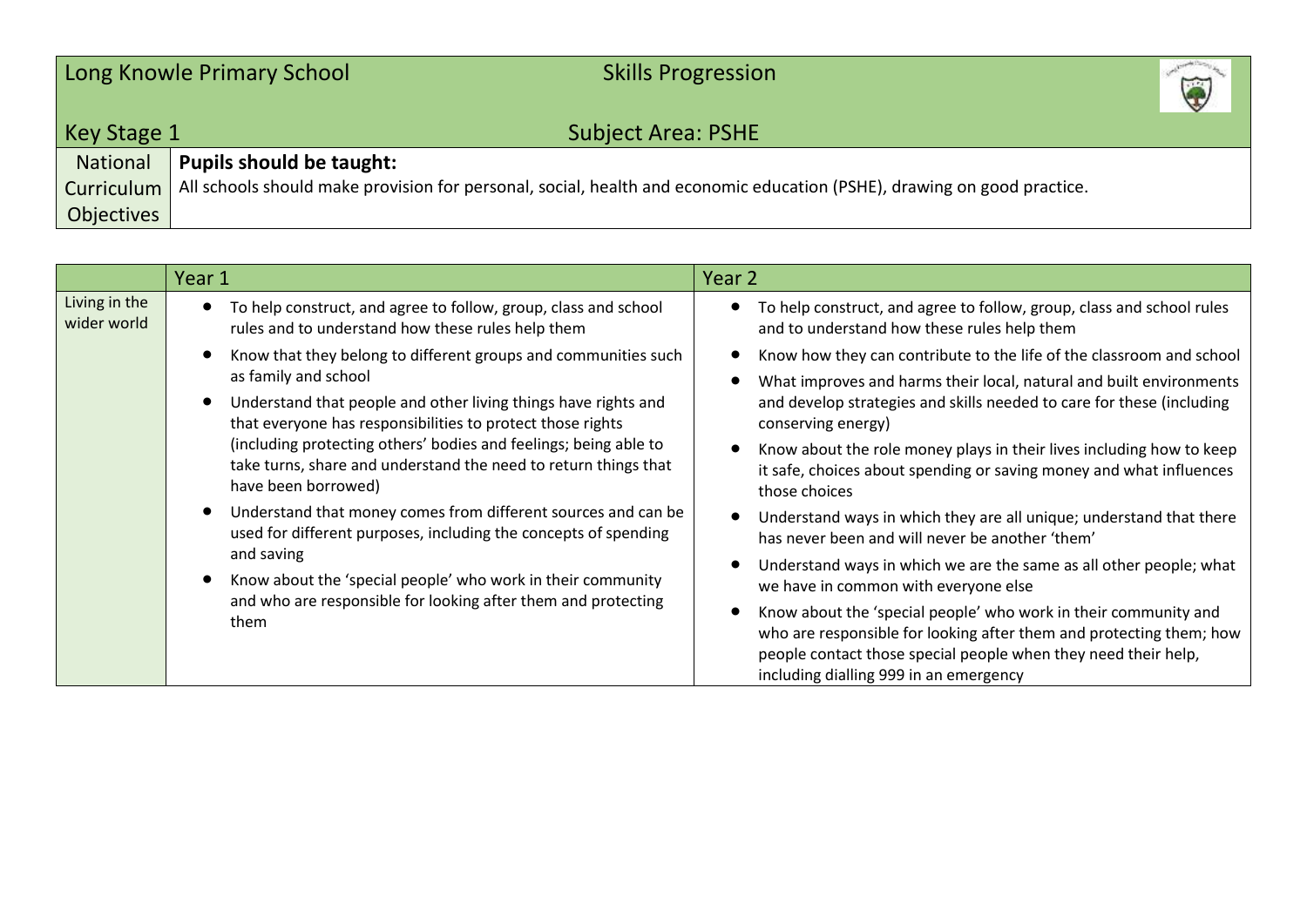| Health | Know what constitutes, and how to maintain, a healthy lifestyle<br>$\bullet$<br>including the benefits of physical activity, rest, healthy eating and<br>dental health                                                                                                                                                                                                                                                                                                                                                                                                                                                                                                        | Know how some diseases are spread and can be controlled; the<br>responsibilities they have for their own health and that of others; to<br>develop simple skills to help prevent diseases spreading                          |
|--------|-------------------------------------------------------------------------------------------------------------------------------------------------------------------------------------------------------------------------------------------------------------------------------------------------------------------------------------------------------------------------------------------------------------------------------------------------------------------------------------------------------------------------------------------------------------------------------------------------------------------------------------------------------------------------------|-----------------------------------------------------------------------------------------------------------------------------------------------------------------------------------------------------------------------------|
|        | Understand the importance of, and how to, maintain personal<br>hygiene<br>Know about people who look after them, their family networks,<br>who to go to if they are worried and how to attract their<br>attention<br>Know rules for and ways of keeping physically and emotionally<br>safe including responsible ICT use and online safety, road safety,<br>cycle safety and safety in the environment, rail, water and fire<br>safety<br>To recognise that choices can have good and not so good<br>consequences<br>Know about good and not so good feelings, a vocabulary to<br>describe their feelings to others and to develop simple strategies<br>for managing feelings | Know that household products, including medicines, can be harmful<br>if not used properly                                                                                                                                   |
|        |                                                                                                                                                                                                                                                                                                                                                                                                                                                                                                                                                                                                                                                                               | Know about the ways that pupils can help the people who look after<br>them to more easily protect them                                                                                                                      |
|        |                                                                                                                                                                                                                                                                                                                                                                                                                                                                                                                                                                                                                                                                               | Know rules for and ways of keeping physically and emotionally safe<br>$\bullet$<br>including responsible ICT use and online safety, road safety, cycle<br>safety and safety in the environment, rail, water and fire safety |
|        |                                                                                                                                                                                                                                                                                                                                                                                                                                                                                                                                                                                                                                                                               | To think about themselves, to learn from their experiences, to<br>$\bullet$<br>recognise and celebrate their strengths and set simple but<br>challenging goals                                                              |
|        |                                                                                                                                                                                                                                                                                                                                                                                                                                                                                                                                                                                                                                                                               | Understand change and loss and the associated feelings (including<br>moving home, losing toys, pets or friends)                                                                                                             |
|        |                                                                                                                                                                                                                                                                                                                                                                                                                                                                                                                                                                                                                                                                               | Know about the process of growing from young to old and how<br>$\bullet$<br>people's needs change                                                                                                                           |
|        |                                                                                                                                                                                                                                                                                                                                                                                                                                                                                                                                                                                                                                                                               | Know about growing and changing and new opportunities and<br>responsibilities that increasing independence may bring                                                                                                        |
|        |                                                                                                                                                                                                                                                                                                                                                                                                                                                                                                                                                                                                                                                                               | Know the names for the main parts of the body (including external<br>genitalia) and the bodily similarities and differences between boys<br>and girls                                                                       |
|        |                                                                                                                                                                                                                                                                                                                                                                                                                                                                                                                                                                                                                                                                               | To recognise that they share a responsibility for keeping themselves<br>and others safe, when to say, 'yes', 'no', 'I'll ask' and 'I'll tell'<br>including knowing that they do not need to keep secrets                    |
|        |                                                                                                                                                                                                                                                                                                                                                                                                                                                                                                                                                                                                                                                                               | Know what is meant by 'privacy'; their right to keep things 'private';<br>the importance of respecting others' privacy                                                                                                      |